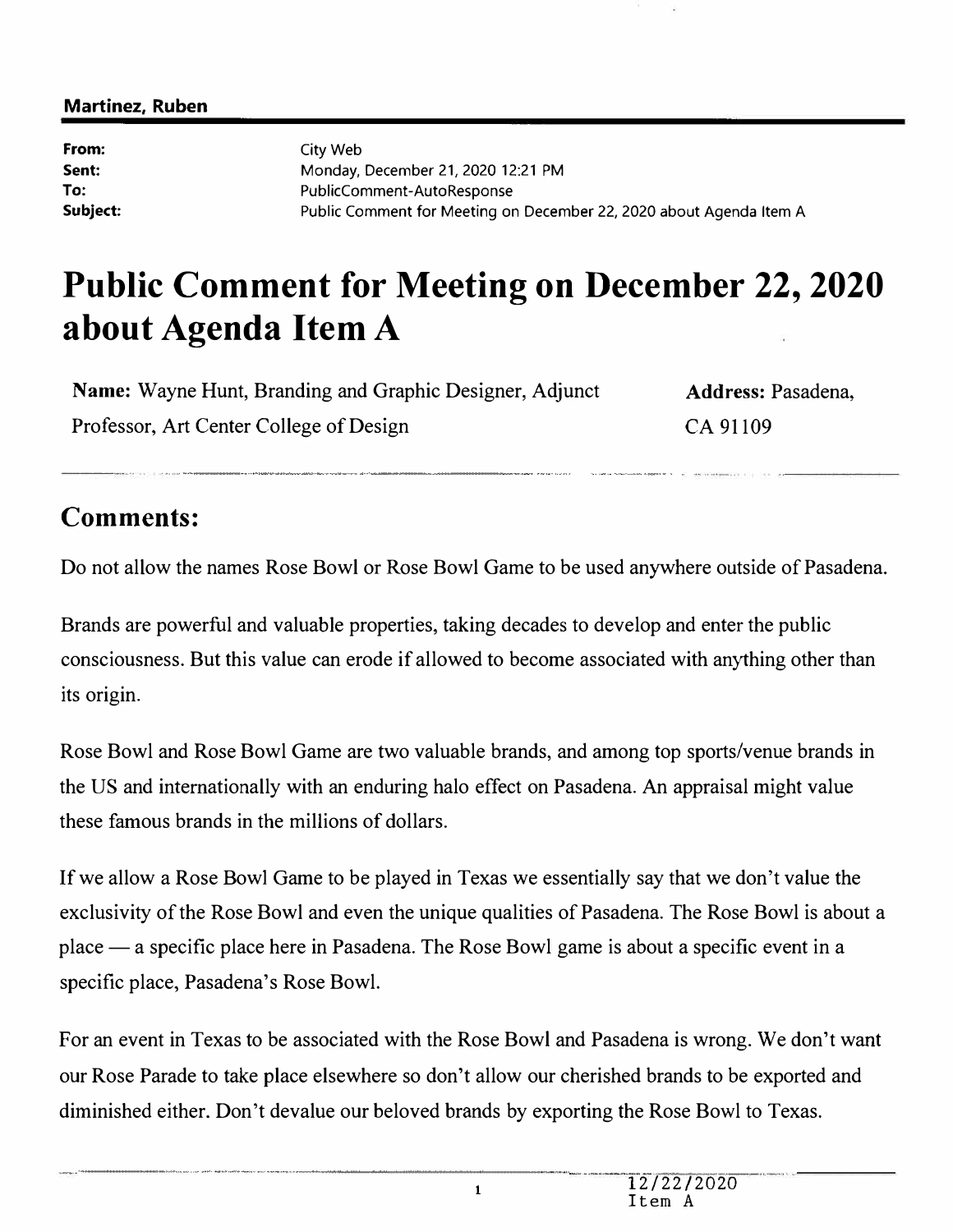#### Martinez, Ruben

From: Sent: To: Subject: City Web Tuesday, December 22, 2020 11:37 AM PublicComment-AutoResponse Public Comment for Meeting on December 22, 2020 about Agenda Item A

# **Public Comment for Meeting on December 22, 2020** about Agenda Item A

Name: Elias Marin a Pseudonym Address: Pasadena, CA 91101

### **Comments:**

The City should declare that the Tournament of Roses (TOR) is in anticipatory breach of all its contracts with the City.

The TOR Board is clearly using the covid pandemic as an excuse to attempt to create an asset that is legally divisible from the City of Pasadena that they can then sell to the highest bidder.

Rather than allowing this rogue TOR Board (which as of 12/31/2019 was sitting on more than \$25 million in cash and investments) to ignore us and steal our brand, we should organize the removal of the Executive Board of the TOR by the membership of the TOR.

This rouge TOR board is made up of arrogant snotty lawyers who think it is more important to advance absurd and bad faith legal arguments than it is to work collaboratively with the people of Pasadena who have spent decades allowing this organization to use our streets and Stadium without adequate compensation.

| TOWN THE SEATHER TO A RESERVE THE RESERVED TO THE RESERVED TO THE RESERVED TO THE RESERVED TO THE RESERVED TO THE RESERVED TO THE RESERVED TO THE RESERVED TO THE RESERVED TO THE RESERVED TO THE RESERVED TO THE RESERVED TO<br>Consent given to read my comments out loud: Yes | the contract and walkers dependently companies and contract and contract the selection of the contract of the contract of the contract of the contract of the contract of the contract of the contract of the contract of the |
|----------------------------------------------------------------------------------------------------------------------------------------------------------------------------------------------------------------------------------------------------------------------------------|-------------------------------------------------------------------------------------------------------------------------------------------------------------------------------------------------------------------------------|
| Entry Submitted: December 22, 2020 at 11:36 am                                                                                                                                                                                                                                   | 12/22/2020<br>Item A                                                                                                                                                                                                          |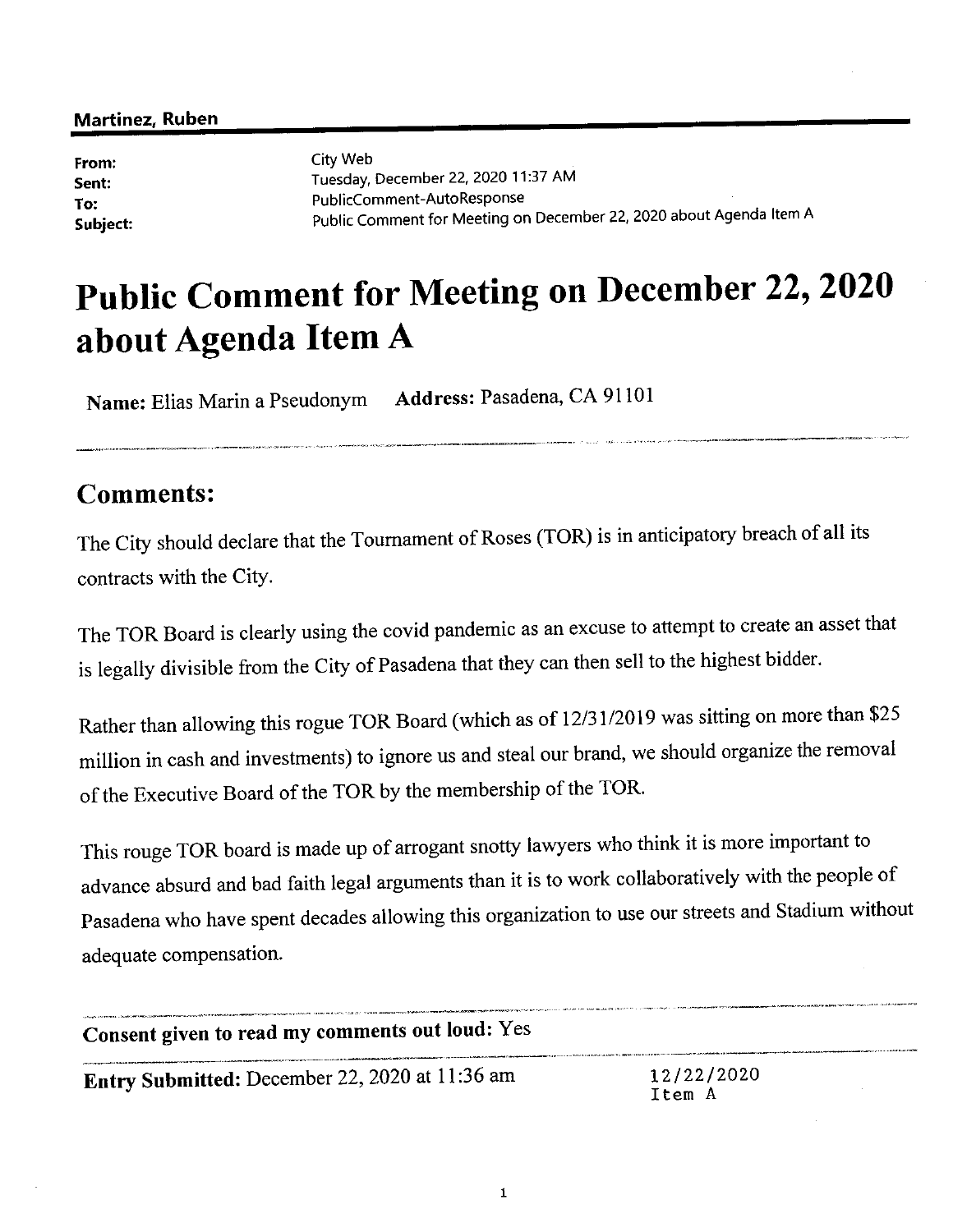#### **Martinez, Ruben**

**From: Sent: To:**  City Web Tuesday, December 22, 2020 12:12 PM PublicComment-AutoResponse Public Comment for Meeting on December 22, 2020 about Agenda Item A., B., C.

## **Public Comment for Meeting on December 22, 2020 about Agenda Item A., B., C.**

| Name: Rich Email: |  | <b>Phone:</b> | Address: Pasadena, CA |
|-------------------|--|---------------|-----------------------|
| Chinen            |  |               |                       |
|                   |  |               |                       |

### **Comments:**

As a Pasadena resident and business owner, I support the use of the Rose Bowl Game name in the CFP semifinal in Texas. I speak for myself and not the Tournament. I only know what I have read in the general media. I was an RBOC member when the Tournament, UCLA and Pasadena came together for the stadium renovation. Not easy. It got done because we could foresee a new area stadium in the future. I was the Tournament President for the 2015 CFP semifinal at the Rose Bowl Game. Retaining the Rose Bowl Game name and the Rose logo at the SO-yard line in the semifinal games were two issues the Tournament argued hard for. That was not easy. It got done because we could foresee the declining value of the Granddaddy of Them All with playoffs and the possibility of expansion. The Tournament's game broadcast contract expires in 2026. Around the world, New Year's Day from Pasadena means sunshine, flowers and football. After 2026, it may not be. Portability and flexibility are effective principles during this pandemic. Please support the use of the Rose Bowl Game name at the Texas CFP semifinal.

**Consent given to read my comments out loud:** Yes

**Entry Submitted:** December 22, 2020 at 12:12 pm

12/22/2020 Item A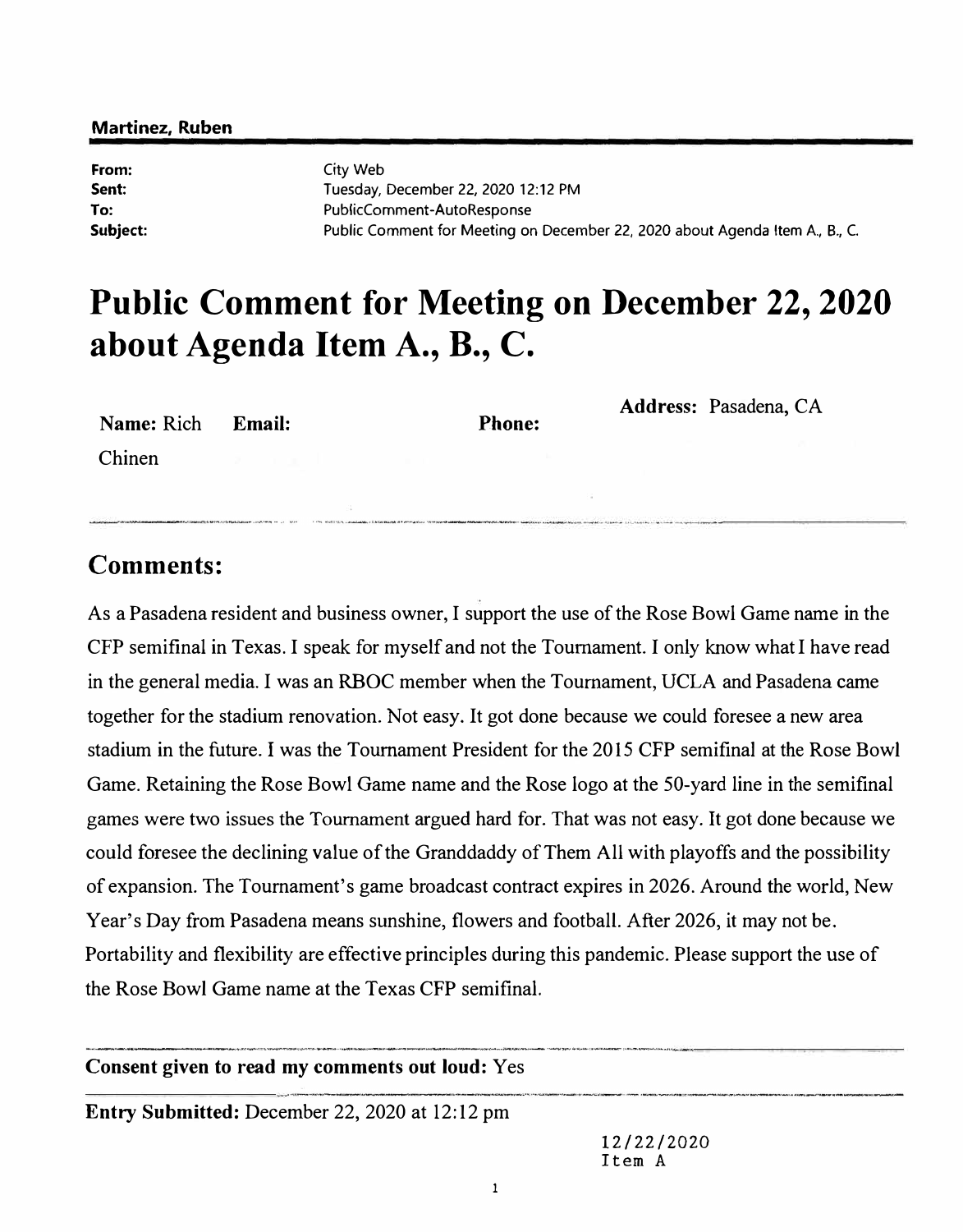**To:** City Web **Subject:** RE: Public Comment for Meeting on December 22, 2020 about Agenda Item A - Giving Away Rose Bowl Name

## **Public Comment for Meeting on December 22, 2020 about Agenda Item A - Giving Away Rose Bowl Name**

| Name: Paul Little, Pasadena Chamber of |               | <b>Phone:</b> |       | Address: Pasadena, CA |
|----------------------------------------|---------------|---------------|-------|-----------------------|
| Commerce                               | <b>Email:</b> |               | 91106 |                       |

## **Comments:**

Please do not allow the College Football Playoff game in Texas to use the Rose Bowl name.

The name and the game are Pasadena's identity to the world. Allowing it to be used for a game in Texas would diminish the name and the value of the event. The Rose Bowl name is part of Pasadena's brand and should be protected and cherished by the City and the Tournament.

You betray Pasadena, its residents and our history to allow the Rose Bowl name to be used for a game in Texas.

Why not stage a New Year's Rose Bowl Game here in Pasadena? Doesn't our agreement with the powers-that-be provide for the Tournament and Pasadena to invite other teams when whoever would normally play in the Rose Bowl are elsewhere? Why not invite teams who want to play in the most storied college football stadium in the world?

Perhaps Oregon and Northwestern would appreciate an invitation to play here on New Year's Day. We would be better served by having any teams play in Pasadena's Rose Bowl than allow the Rose Bowl name to be used outside Pasadena.

1 Keep the Rose Bowl name and brand associated only with Pasadena. 12/22/2020 Item A